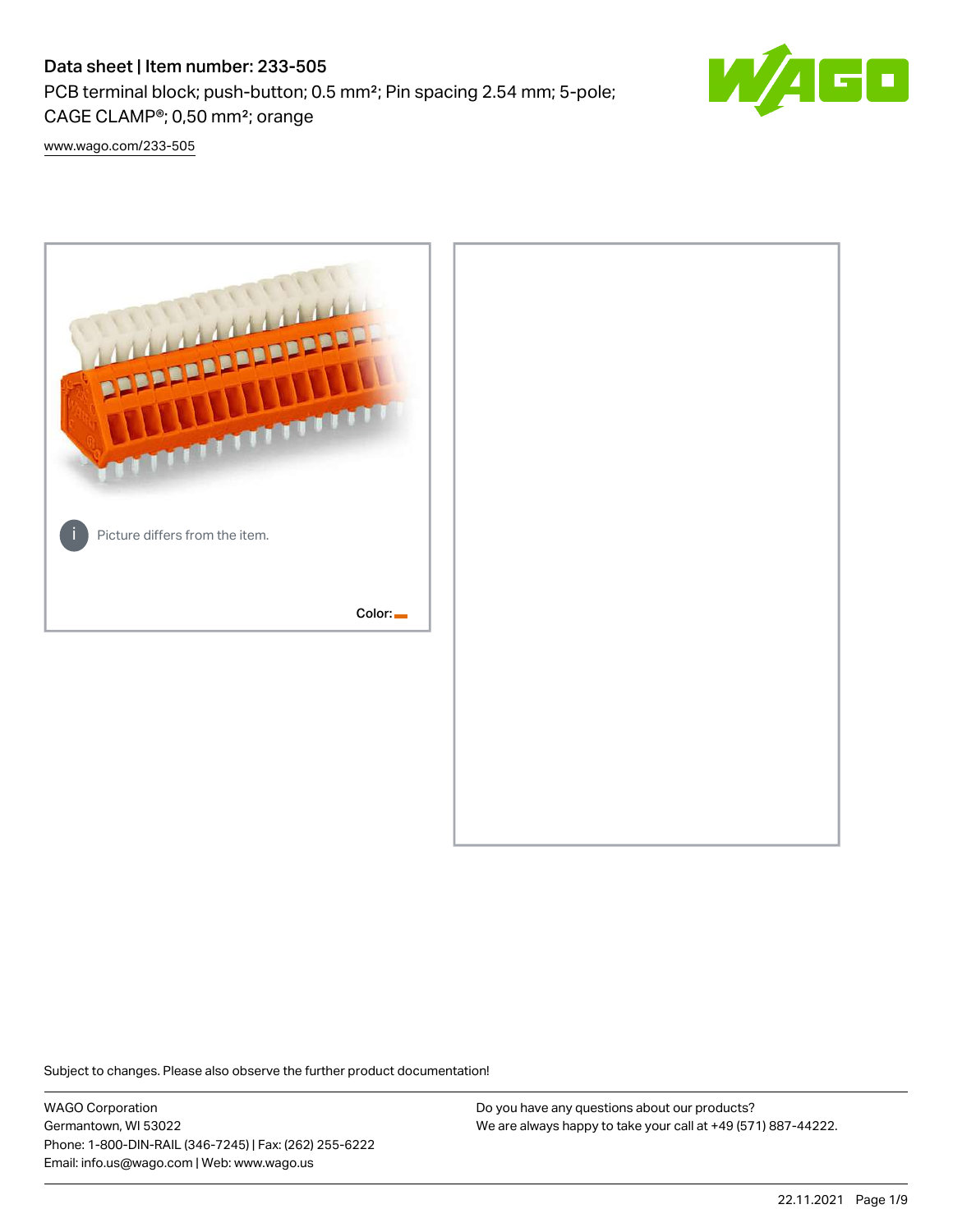

Dimensions in mm

 $L =$  (pole no. x pin spacing) + 2.3 mm

#### Item description

- $\blacksquare$  Compact PCB terminal strips with CAGE CLAMP<sup>®</sup> connection and screwdriver actuation parallel or perpendicular to conductor entry
- П Double solder pins for high mechanical
- $\blacksquare$ Custom color combinations

Subject to changes. Please also observe the further product documentation!

WAGO Corporation Germantown, WI 53022 Phone: 1-800-DIN-RAIL (346-7245) | Fax: (262) 255-6222 Email: info.us@wago.com | Web: www.wago.us

Do you have any questions about our products? We are always happy to take your call at +49 (571) 887-44222.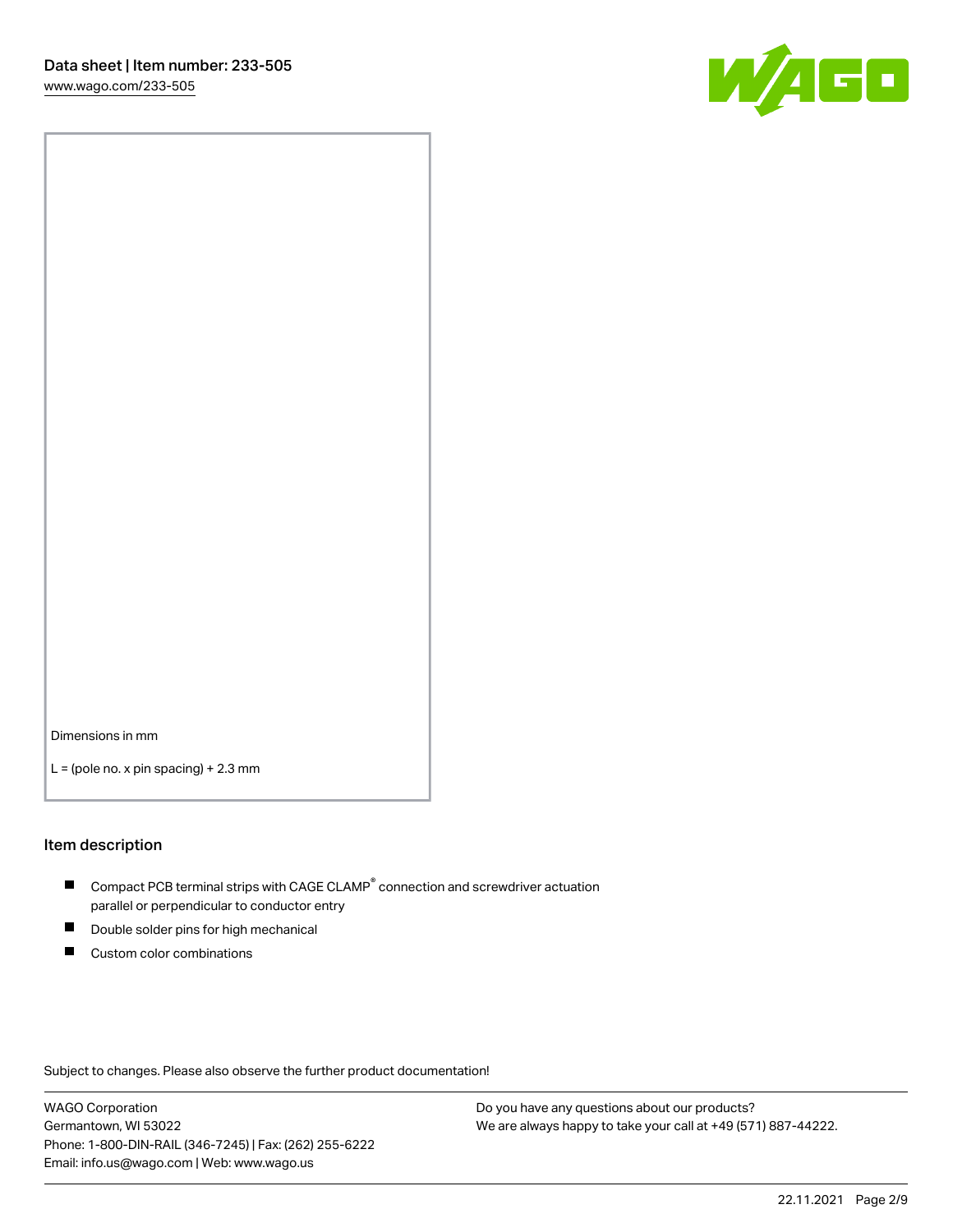

## Data Notes

| Variants: | Other pole numbers                                               |
|-----------|------------------------------------------------------------------|
|           | Other colors                                                     |
|           | Mixed-color PCB connector strips                                 |
|           | Direct marking                                                   |
|           | Other versions (or variants) can be requested from WAGO Sales or |
|           | configured at https://configurator.wago.com/                     |

## Electrical data

## IEC Approvals

| Ratings per                 | IEC/EN 60664-1                                                        |
|-----------------------------|-----------------------------------------------------------------------|
| Rated voltage (III / 3)     | 63 V                                                                  |
| Rated surge voltage (III/3) | $2.5$ kV                                                              |
| Rated voltage (III/2)       | 160 V                                                                 |
| Rated surge voltage (III/2) | $2.5$ kV                                                              |
| Nominal voltage (II/2)      | 320 V                                                                 |
| Rated surge voltage (II/2)  | $2.5$ kV                                                              |
| Rated current               | 6 A                                                                   |
| Legend (ratings)            | $(III / 2)$ $\triangle$ Overvoltage category III / Pollution degree 2 |

# UL Approvals

| Approvals per                  | <b>UL 1059</b> |
|--------------------------------|----------------|
| Rated voltage UL (Use Group B) | 150V           |
| Rated current UL (Use Group B) |                |

### CSA Approvals

| Approvals per                   | CSA   |
|---------------------------------|-------|
| Rated voltage CSA (Use Group B) | 150 V |
| Rated current CSA (Use Group B) |       |

## Connection data

| Total number of connection points |  |
|-----------------------------------|--|
| Total number of potentials        |  |
| Number of connection types        |  |

Subject to changes. Please also observe the further product documentation!

| <b>WAGO Corporation</b>                                | Do you have any questions about our products?                 |
|--------------------------------------------------------|---------------------------------------------------------------|
| Germantown, WI 53022                                   | We are always happy to take your call at +49 (571) 887-44222. |
| Phone: 1-800-DIN-RAIL (346-7245)   Fax: (262) 255-6222 |                                                               |
| Email: info.us@wago.com   Web: www.wago.us             |                                                               |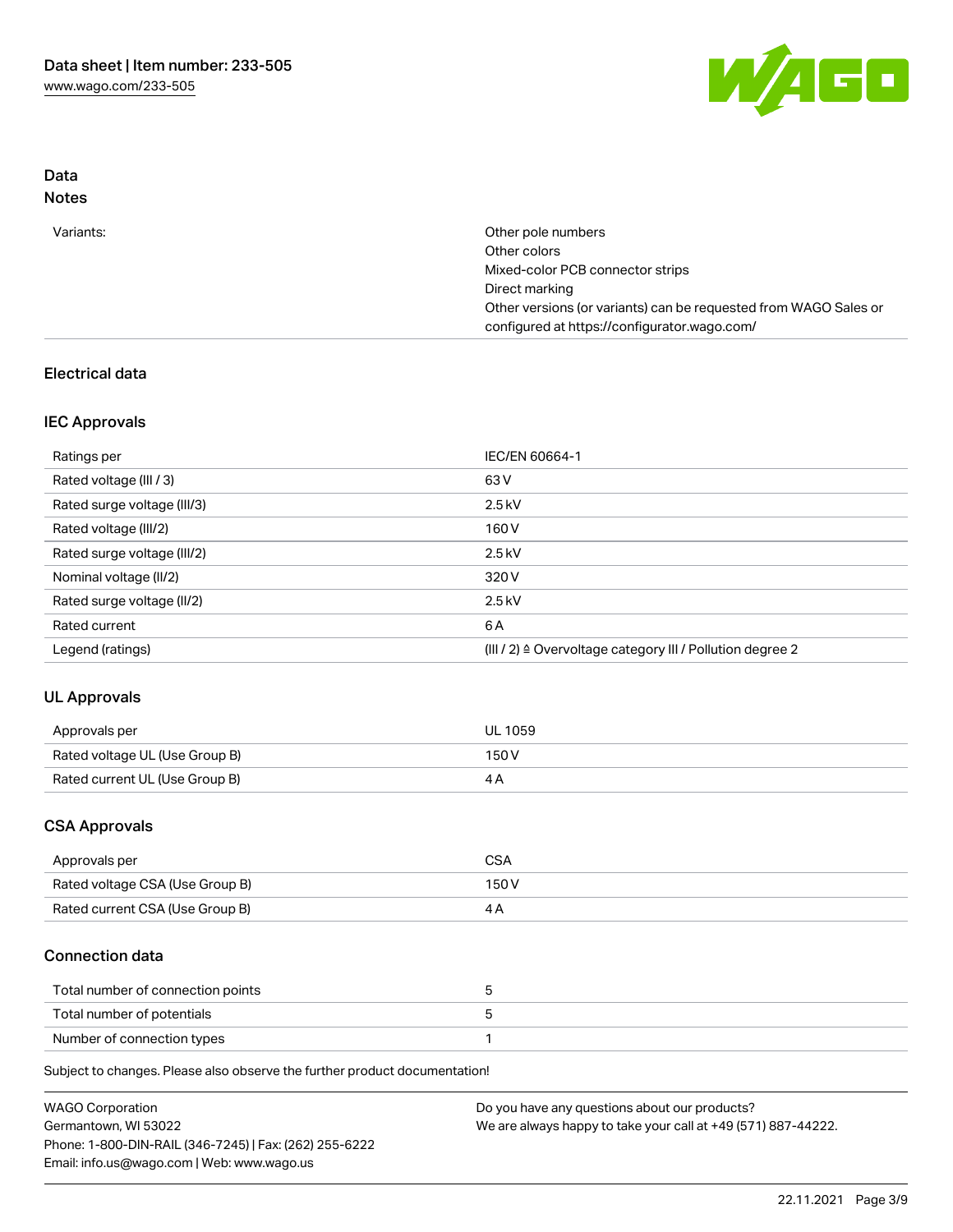[www.wago.com/233-505](http://www.wago.com/233-505)



Number of levels 1

### Connection 1

| Connection technology                             | CAGE CLAMP                                                                                                                                                                          |
|---------------------------------------------------|-------------------------------------------------------------------------------------------------------------------------------------------------------------------------------------|
| <b>Actuation type</b>                             | Push-button                                                                                                                                                                         |
| Solid conductor                                   | $0.080.5$ mm <sup>2</sup> / 28  20 AWG                                                                                                                                              |
| Fine-stranded conductor                           | $0.080.5$ mm <sup>2</sup> / 28  20 AWG                                                                                                                                              |
| Fine-stranded conductor; with insulated ferrule   | $0.25 \text{ mm}^2$                                                                                                                                                                 |
| Fine-stranded conductor: with uninsulated ferrule | $0.25 \text{ mm}^2$                                                                                                                                                                 |
| Note (conductor cross-section)                    | Terminating 0.75 mm <sup>2</sup> /18 AWG conductors is possible; however<br>insulation diameter allows only every other clamping unit to be<br>terminated with this conductor size. |
| Strip length                                      | $56$ mm / 0.2  0.24 inch                                                                                                                                                            |
| Conductor connection direction to PCB             | 30 <sup>°</sup>                                                                                                                                                                     |
| Number of poles                                   | 5                                                                                                                                                                                   |

# Physical data

| Pin spacing                          | $2.54 \, \text{mm}$ / 0.1 inch |
|--------------------------------------|--------------------------------|
| Width                                | 15 mm / 0.591 inch             |
| Height                               | 19.5 mm / 0.768 inch           |
| Height from the surface              | 15.5 mm / 0.61 inch            |
| Depth                                | 13.9 mm / 0.547 inch           |
| Solder pin length                    | 4 mm                           |
| Solder pin dimensions                | $0.5 \times 0.75$ mm           |
| Drilled hole diameter with tolerance | 1 1 $(+0.1)$ mm                |

# PCB contact

| PCB Contact                         | THT                                      |
|-------------------------------------|------------------------------------------|
| Solder pin arrangement              | over the entire terminal strip (in-line) |
| Number of solder pins per potential |                                          |

# Material data

| Color               | orange           |
|---------------------|------------------|
| Material group      |                  |
| Insulation material |                  |
|                     | Polyamide (PA66) |

Subject to changes. Please also observe the further product documentation!

| <b>WAGO Corporation</b>                                | Do you have any questions about our products?                 |
|--------------------------------------------------------|---------------------------------------------------------------|
| Germantown, WI 53022                                   | We are always happy to take your call at +49 (571) 887-44222. |
| Phone: 1-800-DIN-RAIL (346-7245)   Fax: (262) 255-6222 |                                                               |
| Email: info.us@wago.com   Web: www.wago.us             |                                                               |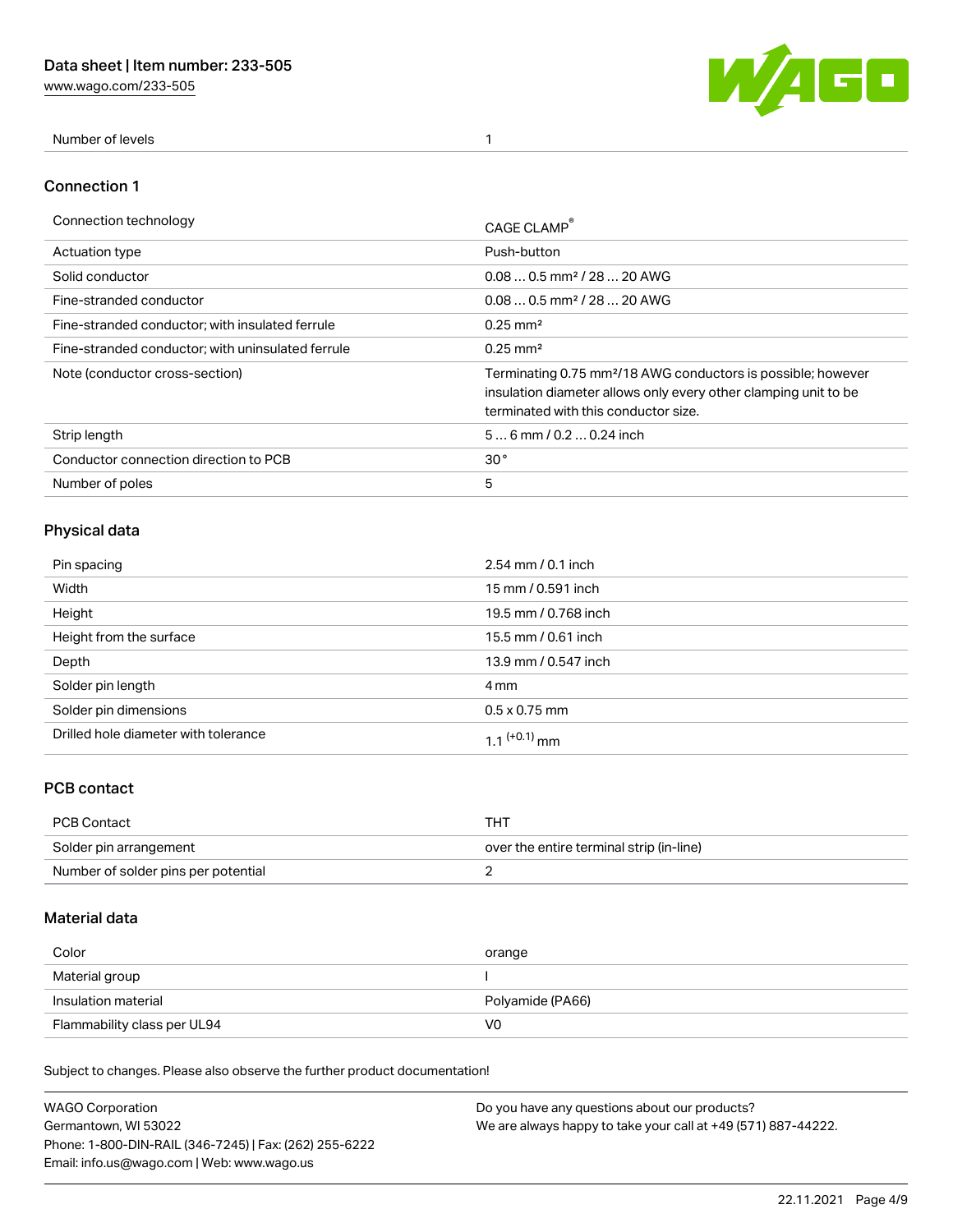# Data sheet | Item number: 233-505

[www.wago.com/233-505](http://www.wago.com/233-505)



| Clamping spring material | Chrome nickel spring steel (CrNi)       |
|--------------------------|-----------------------------------------|
| Contact material         | Electrolytic copper ( $E_{\text{Cl}}$ ) |
| Contact plating          | tin-plated                              |
| Fire load                | 0.039 MJ                                |
| Weight                   | 2.1 g                                   |

### Environmental requirements

| Limit temperature range | 1000<br>nos<br>-n |  |
|-------------------------|-------------------|--|
|-------------------------|-------------------|--|

### Commercial data

| Product Group         | 4 (Printed Circuit) |
|-----------------------|---------------------|
| PU (SPU)              | 340 (85) Stück      |
| Packaging type        | box                 |
| Country of origin     | CН                  |
| <b>GTIN</b>           | 4045454050290       |
| Customs tariff number | 8536904000          |

### Approvals / Certificates

#### Country specific Approvals

| Logo       | Approval                                                                   | <b>Additional Approval Text</b> | Certificate<br>name   |
|------------|----------------------------------------------------------------------------|---------------------------------|-----------------------|
|            | <b>CCA</b><br>DEKRA Certification B.V.                                     | EN 60998                        | <b>NTR NL</b><br>6946 |
| EMA<br>EUR | <b>CCA</b><br>DEKRA Certification B.V.                                     | EN 60998                        | 2153951.01            |
|            | <b>CCA</b><br>DEKRA Certification B.V.                                     | EN 60947-7-4                    | <b>NTRNL</b><br>7786  |
|            | <b>CSA</b><br>DEKRA Certification B.V.                                     | C <sub>22.2</sub>               | 1465035               |
|            | <b>KEMA/KEUR</b><br><b>DEKRA Certification B.V.</b>                        | EN 60947-7-4                    | 71-111040             |
|            | Subject to changes. Please also observe the further product documentation! |                                 |                       |

WAGO Corporation Germantown, WI 53022 Phone: 1-800-DIN-RAIL (346-7245) | Fax: (262) 255-6222 Email: info.us@wago.com | Web: www.wago.us

Do you have any questions about our products? We are always happy to take your call at +49 (571) 887-44222.

 $C$  cattle at  $\epsilon$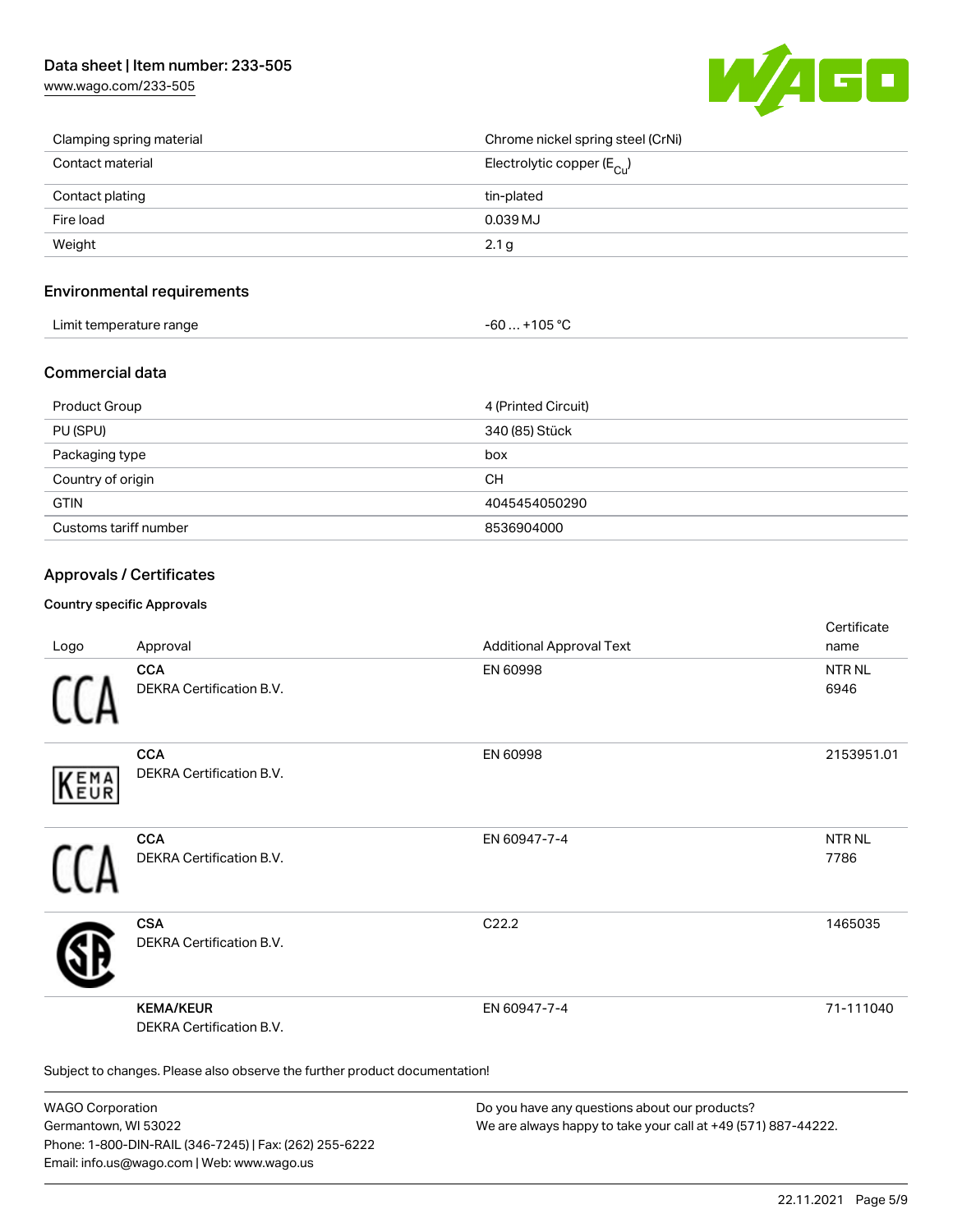



### Ship Approvals

|               |                                        |                                 | Certificate |
|---------------|----------------------------------------|---------------------------------|-------------|
| Logo          | Approval                               | <b>Additional Approval Text</b> | name        |
| ABS.          | <b>ABS</b>                             | $\qquad \qquad$                 | $19 -$      |
|               | American Bureau of Shipping            |                                 | HG1869876-  |
|               |                                        |                                 | <b>PDA</b>  |
|               |                                        |                                 |             |
|               | BV                                     | <b>IEC 60998</b>                | 11915/D0    |
|               | Bureau Veritas S.A.                    |                                 | <b>BV</b>   |
|               |                                        |                                 |             |
| <b>BUREAU</b> |                                        |                                 |             |
|               | <b>DNV GL</b>                          | $\overline{\phantom{0}}$        | TAE000016Z  |
|               | Det Norske Veritas, Germanischer Lloyd |                                 |             |
|               |                                        |                                 |             |
| UL-Approvals  |                                        |                                 |             |
|               |                                        |                                 | Certificate |

|                |                                     |                                 | --------- |
|----------------|-------------------------------------|---------------------------------|-----------|
| Logo           | Approval                            | <b>Additional Approval Text</b> | name      |
| $\blacksquare$ | UL<br>UL International Germany GmbH | <b>UL 1059</b>                  | E45172    |

### Optional accessories

Email: info.us@wago.com | Web: www.wago.us

| <b>Tools</b>  |                                                                                                                                                                                                |                                                               |                                  |
|---------------|------------------------------------------------------------------------------------------------------------------------------------------------------------------------------------------------|---------------------------------------------------------------|----------------------------------|
|               | Operating tool                                                                                                                                                                                 |                                                               |                                  |
|               | Item no.: 210-648<br>Operating tool; Blade: 2.5 x 0.4 mm; with a partially insulated shaft; angled; short                                                                                      |                                                               | www.wago.com/210-648             |
|               | Item no.: 210-719<br>Operating tool; Blade: 2.5 x 0.4 mm; with a partially insulated shaft                                                                                                     |                                                               | www.wago.com/210-719             |
|               | Marking accessories                                                                                                                                                                            |                                                               |                                  |
| Marking strip |                                                                                                                                                                                                |                                                               |                                  |
|               | Item no.: 210-331/250-207<br>Marking strips; as a DIN A4 sheet; MARKED; 1-48 (100x); Height of marker strip: 2.3 mm/0.091 in; Strip<br>length 182 mm; Horizontal marking; Self-adhesive; white |                                                               | www.wago.com/210-331<br>/250-207 |
|               | Item no.: 210-331/250-202<br>Marking strips; as a DIN A4 sheet; MARKED; 1-16 (400x); Height of marker strip: 2.3 mm/0.091 in; Strip<br>length 182 mm; Horizontal marking; Self-adhesive; white |                                                               | www.wago.com/210-331<br>/250-202 |
|               | Subject to changes. Please also observe the further product documentation!                                                                                                                     |                                                               |                                  |
|               | <b>WAGO Corporation</b>                                                                                                                                                                        | Do you have any questions about our products?                 |                                  |
|               | Germantown, WI 53022<br>Phone: 1-800-DIN-RAIL (346-7245)   Fax: (262) 255-6222                                                                                                                 | We are always happy to take your call at +49 (571) 887-44222. |                                  |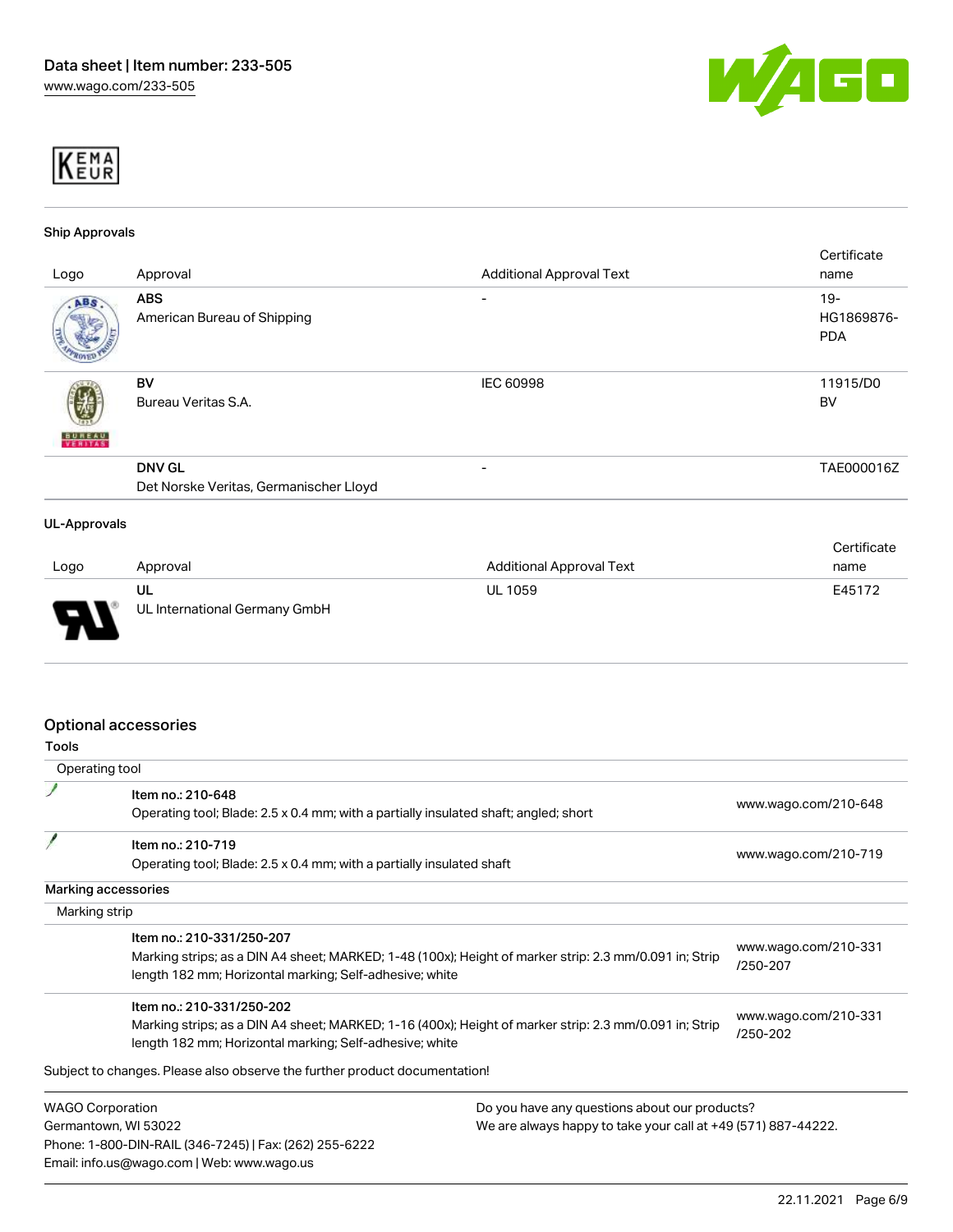

|                 | Item no.: 210-331/254-204<br>Marking strips; as a DIN A4 sheet; MARKED; 17-32 (400x); Height of marker strip: 2.3 mm/0.091 in; Strip<br>length 182 mm; Horizontal marking; Self-adhesive; white | www.wago.com/210-331<br>$/254 - 204$ |
|-----------------|-------------------------------------------------------------------------------------------------------------------------------------------------------------------------------------------------|--------------------------------------|
|                 | Item no.: 210-331/250-204<br>Marking strips; as a DIN A4 sheet; MARKED; 17-32 (400x); Height of marker strip: 2.3 mm/0.091 in; Strip<br>length 182 mm; Horizontal marking; Self-adhesive; white | www.wago.com/210-331<br>/250-204     |
|                 | Item no.: 210-331/254-206<br>Marking strips; as a DIN A4 sheet; MARKED; 33-48 (400x); Height of marker strip: 2.3 mm/0.091 in; Strip<br>length 182 mm; Horizontal marking; Self-adhesive; white | www.wago.com/210-331<br>/254-206     |
|                 | Item no.: 210-331/250-206<br>Marking strips; as a DIN A4 sheet; MARKED; 33-48 (400x); Height of marker strip: 2.3 mm/0.091 in; Strip<br>length 182 mm; Horizontal marking; Self-adhesive; white | www.wago.com/210-331<br>/250-206     |
|                 | Item no.: 210-331/254-202<br>Marking strips; as a DIN A4 sheet; MARKED; 1-16 (400x); Height of marker strip: 2.3 mm/0.091 in; Strip<br>length 182 mm; Horizontal marking; Self-adhesive; white  | www.wago.com/210-331<br>/254-202     |
|                 | Item no.: 210-331/254-207<br>Marking strips; as a DIN A4 sheet; MARKED; 1-48 (100x); Height of marker strip: 2.3 mm/0.091 in; Strip<br>length 182 mm; Horizontal marking; Self-adhesive; white  | www.wago.com/210-331<br>/254-207     |
| <b>Ferrules</b> |                                                                                                                                                                                                 |                                      |
| Ferrule         |                                                                                                                                                                                                 |                                      |
|                 | Item no.: 216-131<br>Ferrule; Sleeve for 0.25 mm <sup>2</sup> / AWG 24; uninsulated; electro-tin plated; silver-colored                                                                         | www.wago.com/216-131                 |
| 1               | Item no.: 216-151<br>Ferrule; Sleeve for 0.25 mm <sup>2</sup> / AWG 24; uninsulated; electro-tin plated                                                                                         | www.wago.com/216-151                 |
|                 | Item no.: 216-301<br>Ferrule; Sleeve for 0.25 mm <sup>2</sup> / AWG 24; insulated; electro-tin plated; yellow                                                                                   | www.wago.com/216-301                 |
|                 | Item no.: 216-321<br>Ferrule; Sleeve for 0.25 mm <sup>2</sup> / AWG 24; insulated; electro-tin plated; yellow                                                                                   | www.wago.com/216-321                 |

## Downloads

### Documentation

| Technical explanations | 2019 Apr 3 | pdf    | Download |
|------------------------|------------|--------|----------|
|                        |            | 2.0 MB |          |

## CAD files

CAD data

Subject to changes. Please also observe the further product documentation!

| <b>WAGO Corporation</b>                                | Do you have any questions about our products?                 |
|--------------------------------------------------------|---------------------------------------------------------------|
| Germantown, WI 53022                                   | We are always happy to take your call at +49 (571) 887-44222. |
| Phone: 1-800-DIN-RAIL (346-7245)   Fax: (262) 255-6222 |                                                               |
| Email: info.us@wago.com   Web: www.wago.us             |                                                               |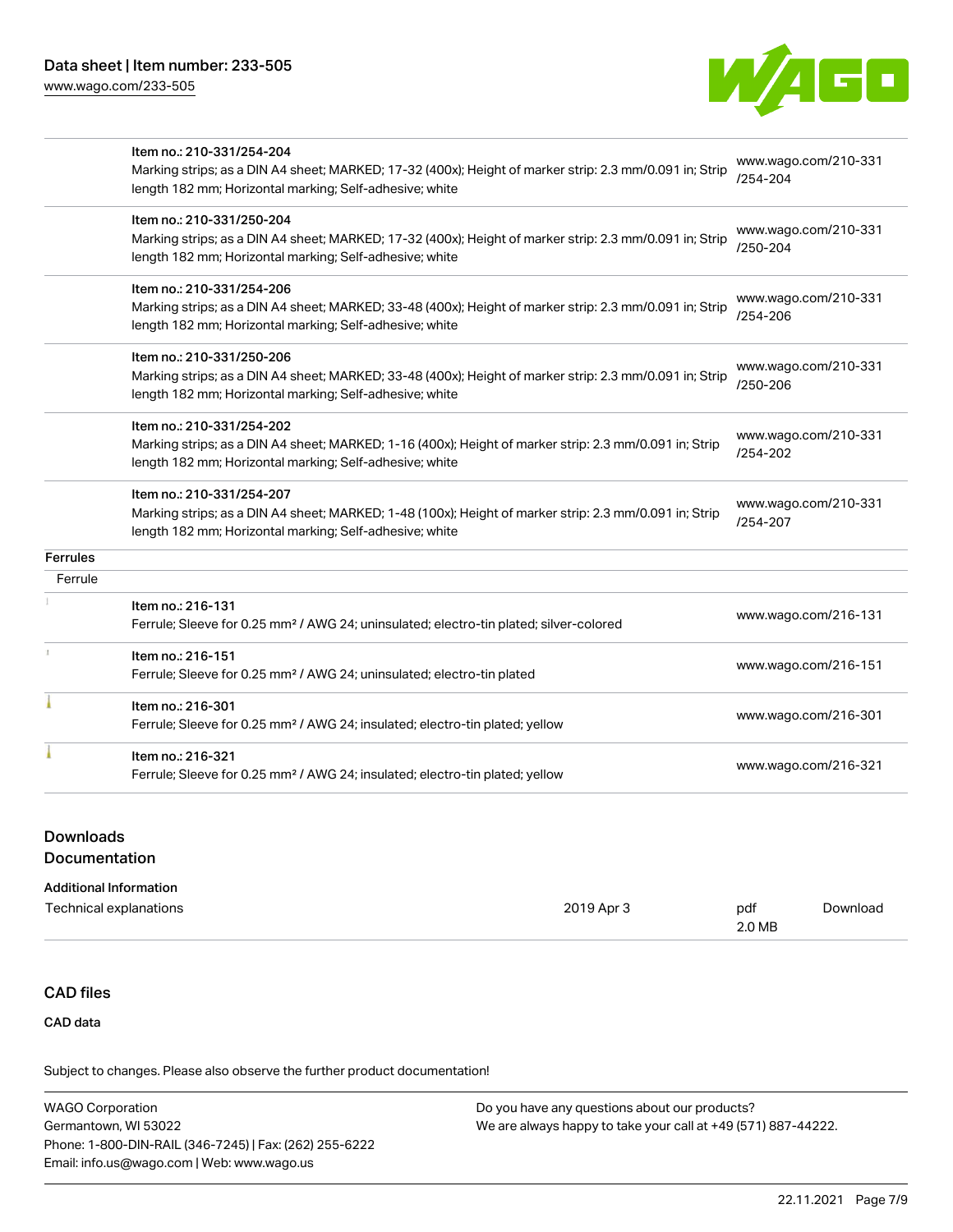

| 2D/3D Models 233-505                                                                                                                                                   |            | Download |
|------------------------------------------------------------------------------------------------------------------------------------------------------------------------|------------|----------|
| <b>PCB Design</b>                                                                                                                                                      |            |          |
| Symbol and Footprint 233-505                                                                                                                                           | URL        | Download |
| CAx data for your PCB design, consisting of "schematic symbols and PCB footprints",<br>allow easy integration of the WAGO component into your development environment. |            |          |
| Supported formats:                                                                                                                                                     |            |          |
| ш<br>Accel EDA 14 & 15                                                                                                                                                 |            |          |
| Altium 6 to current version<br>ш                                                                                                                                       |            |          |
| Ш<br>Cadence Allegro                                                                                                                                                   |            |          |
| DesignSpark                                                                                                                                                            |            |          |
| Eagle Libraries                                                                                                                                                        |            |          |
| П<br>KiCad                                                                                                                                                             |            |          |
| П<br>Mentor Graphics BoardStation                                                                                                                                      |            |          |
| $\overline{\phantom{a}}$<br>Mentor Graphics Design Architect                                                                                                           |            |          |
| ш<br>Mentor Graphics Design Expedition 99 and 2000                                                                                                                     |            |          |
| $\blacksquare$<br>OrCAD 9.X PCB and Capture                                                                                                                            |            |          |
| ш<br>PADS PowerPCB 3, 3.5, 4.X, and 5.X                                                                                                                                |            |          |
| $\blacksquare$<br>PADS PowerPCB and PowerLogic 3.0                                                                                                                     |            |          |
| ш<br>PCAD 2000, 2001, 2002, 2004, and 2006                                                                                                                             |            |          |
| Ш<br>Pulsonix 8.5 or newer                                                                                                                                             |            |          |
| Ш<br><b>STL</b>                                                                                                                                                        |            |          |
| 3D STEP<br>Ш                                                                                                                                                           |            |          |
| Ш<br><b>TARGET 3001!</b>                                                                                                                                               |            |          |
| View Logic ViewDraw                                                                                                                                                    |            |          |
| Quadcept                                                                                                                                                               |            |          |
| Zuken CadStar 3 and 4<br>ш                                                                                                                                             |            |          |
| ш<br>Zuken CR-5000 and CR-8000                                                                                                                                         |            |          |
| PCB Component Libraries (EDA), PCB CAD Library Ultra Librarian                                                                                                         |            |          |
| <b>CAE</b> data                                                                                                                                                        |            |          |
| ZUKEN Portal 233-505                                                                                                                                                   | <b>URL</b> | Download |

EPLAN Data Portal 233-505 URL [Download](https://www.wago.com/global/d/EPLAN_URLS_233-505)

Subject to changes. Please also observe the further product documentation!

WAGO Corporation Germantown, WI 53022 Phone: 1-800-DIN-RAIL (346-7245) | Fax: (262) 255-6222 Email: info.us@wago.com | Web: www.wago.us Do you have any questions about our products? We are always happy to take your call at +49 (571) 887-44222.